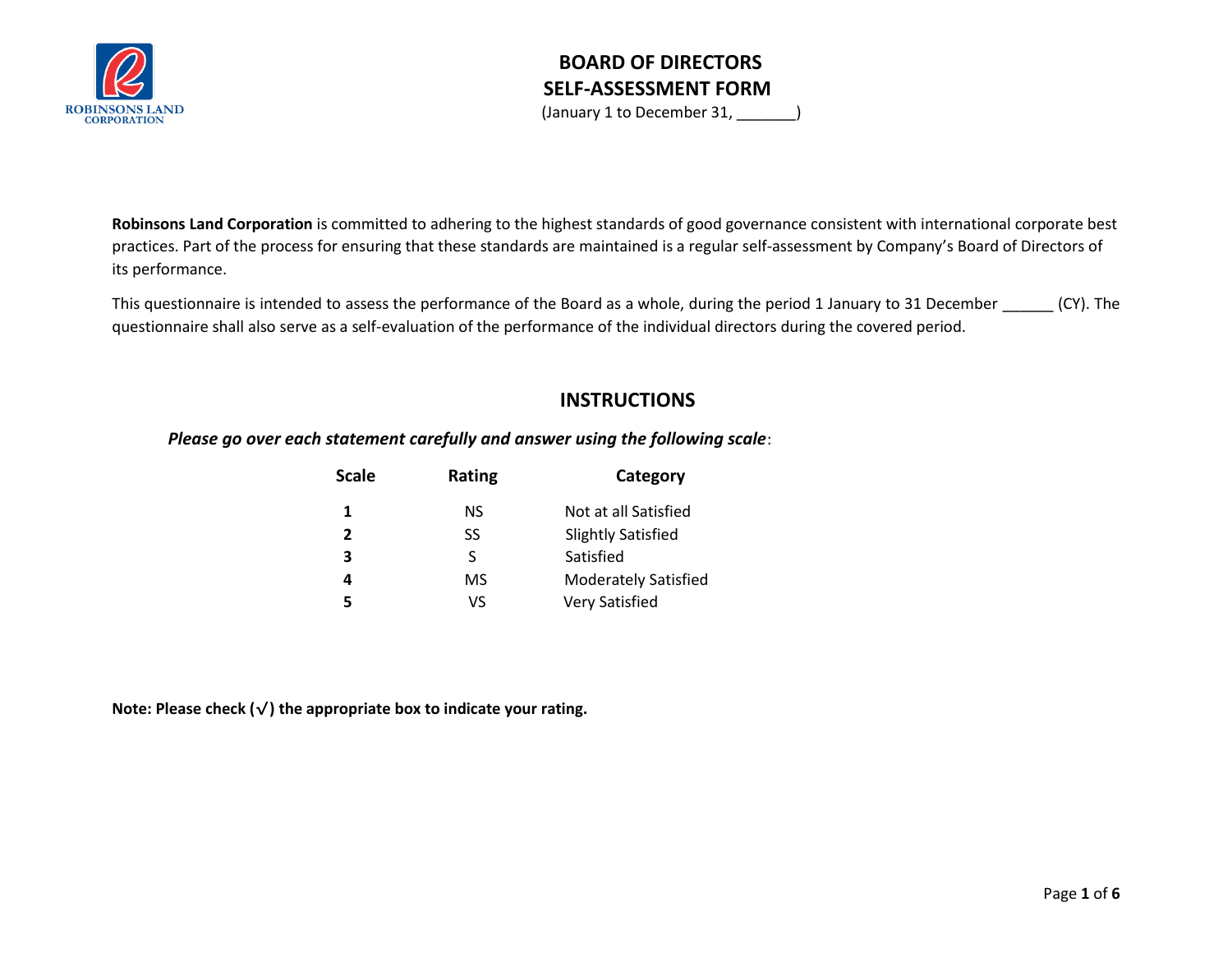

|                                                                       | <b>THE BOARD</b> |                                                                                                                                                                                                                                         |                |           |   |           |           |
|-----------------------------------------------------------------------|------------------|-----------------------------------------------------------------------------------------------------------------------------------------------------------------------------------------------------------------------------------------|----------------|-----------|---|-----------|-----------|
| Please rate the performance of Board based on the following criteria: |                  |                                                                                                                                                                                                                                         |                |           |   |           |           |
| A. BOARD STRUCTURE                                                    |                  | 1                                                                                                                                                                                                                                       | $\overline{2}$ | 3         | 4 | 5         |           |
|                                                                       |                  |                                                                                                                                                                                                                                         | <b>NS</b>      | <b>SS</b> | S | <b>MS</b> | <b>VS</b> |
|                                                                       | 1.               | The Board has a proper mix of directors with the appropriate skills, knowledge and<br>experience to enable them to effectively participate in Board deliberations.<br>(SCG/MCG)                                                         |                |           |   |           |           |
|                                                                       | 2.               | The Board has a process of selection that ensures an optimum mix of directors and<br>officers who can perform competently and professionally and add value to the<br>Company. (SCG/MCG)                                                 |                |           |   |           |           |
|                                                                       | 3.               | The powers, roles, responsibilities and accountabilities between the Board and<br>management are clearly defined, segregated and understood. (SCG/MCG)                                                                                  |                |           |   |           |           |
|                                                                       |                  | 4. The Board has the necessary committees in place to assist the Board in the<br>performance of its duties and responsibilities. (SCG/MCG)                                                                                              |                |           |   |           |           |
|                                                                       | 5.               | The Board formulates and reviews, as well as updates, the Company's corporate<br>vision and mission, values and purpose, strategic objectives, policies and<br>procedures that serves as a guide to the Company's activities. (SCG/MCG) |                |           |   |           |           |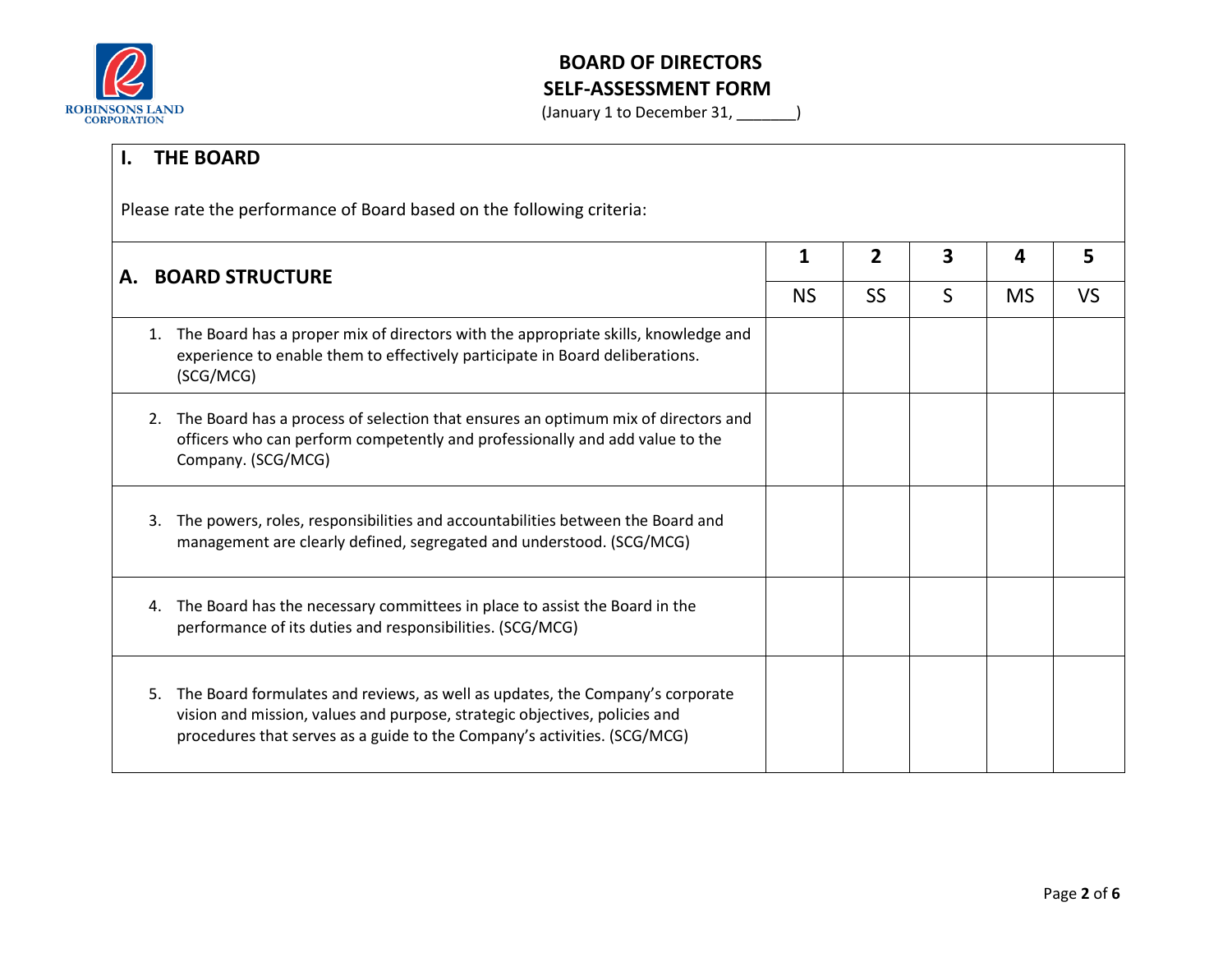

| <b>BOARD DUTIES AND RESPONSIBITIES</b><br>В. |    |                                                                                                                                                                                                          | 2         | 3 | Δ         | 5         |  |
|----------------------------------------------|----|----------------------------------------------------------------------------------------------------------------------------------------------------------------------------------------------------------|-----------|---|-----------|-----------|--|
|                                              |    | <b>NS</b>                                                                                                                                                                                                | <b>SS</b> | S | <b>MS</b> | <b>VS</b> |  |
|                                              | 6. | The Board sets sound strategic objectives and business plans aimed at sustaining<br>the Company's long-term viability. (SCG/MCG)                                                                         |           |   |           |           |  |
|                                              |    | 7. The Board oversees management's implementation of sound strategic policies and<br>guidelines on major capital expenditures, business strategies, operational budget,<br>plans and policies. (SCG/MCG) |           |   |           |           |  |
|                                              |    | 8. The Board regularly and periodically monitors the Company's corporate<br>performance against such strategic objectives and business plans. (SCG/MCG)                                                  |           |   |           |           |  |
|                                              |    | 9. The Board regularly and periodically monitors the management's compliance with<br>policies set by the Board and its performance based on approved targets and<br>objectives. (SCG/MCG)                |           |   |           |           |  |
|                                              |    | 10. The Board oversees the implementation of the Company's human resource and<br>personnel development programs and provides for a succession plan for senior<br>management. (SCG/MCG)                   |           |   |           |           |  |
|                                              |    | 11. The Board oversees the implementation of policies for the performance evaluation<br>and compensation of the officers of the Company. (SCG/MCG)                                                       |           |   |           |           |  |
|                                              |    | 12. The Board ensures that the Company complies with all relevant laws and<br>regulations and endeavors to adopt accepted best business practices. (SCG/MCG)                                             |           |   |           |           |  |
|                                              |    | 13. The Board ensures the establishment of appropriate corporate governance policies<br>and procedures. (SCG/MCG)                                                                                        |           |   |           |           |  |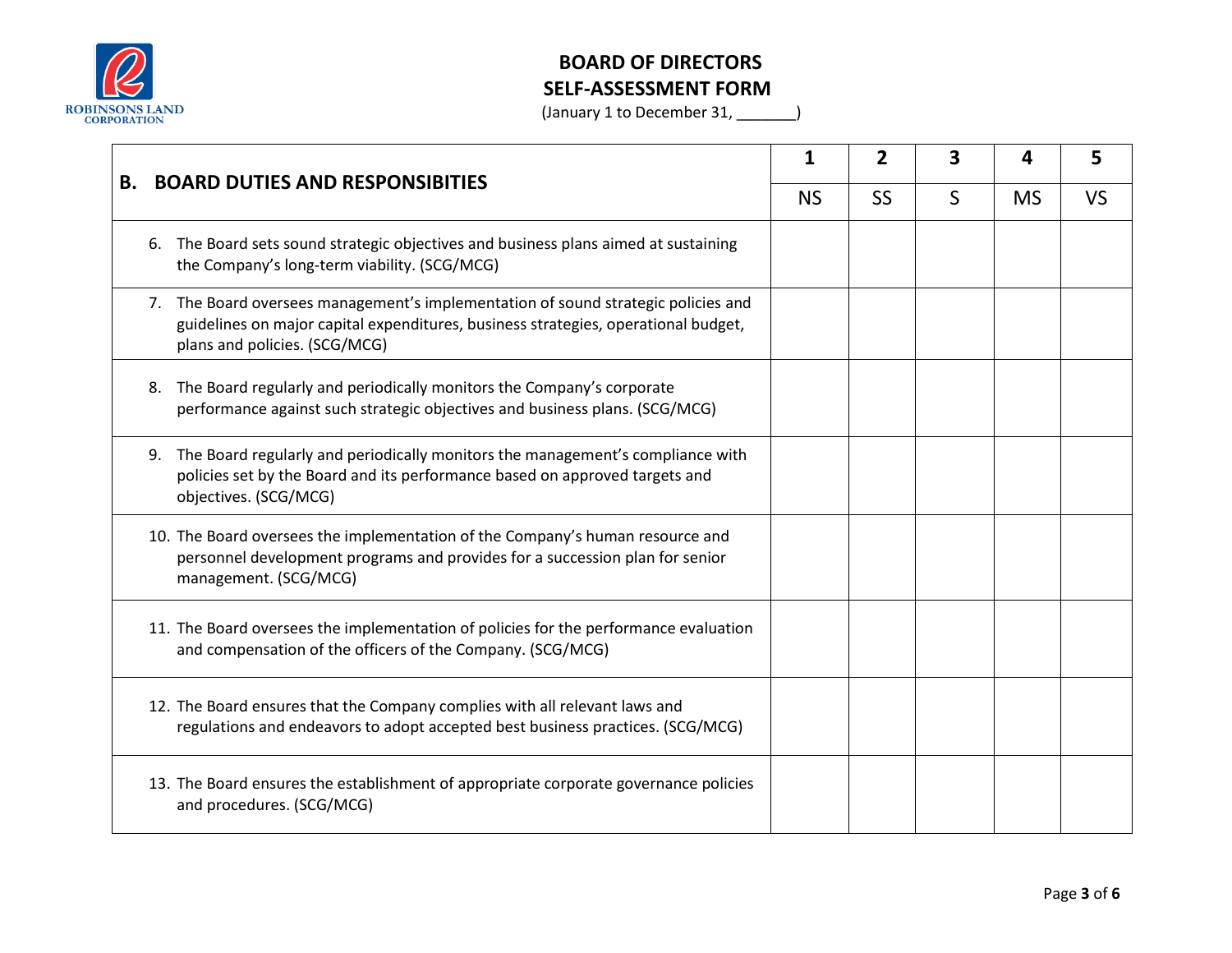

|                                                                                                                                                                                                       |           | 2         | 3 | Δ         |           |
|-------------------------------------------------------------------------------------------------------------------------------------------------------------------------------------------------------|-----------|-----------|---|-----------|-----------|
|                                                                                                                                                                                                       | <b>NS</b> | <b>SS</b> | S | <b>MS</b> | <b>VS</b> |
| 14. The Board provides oversight with regard to enterprise risk management and<br>identifies key risk areas and key performance indicators and monitor these factors<br>with die diligence. (SCG/MCG) |           |           |   |           |           |
| 15. The Board adopts a system of check and balance within the Board and regularly<br>reviews it system of checks and balances for effectiveness. (SCG/MCG)                                            |           |           |   |           |           |
| 16. The Board has adopted a Code of Ethics which governs the conduct of the Board, the<br>officers and employee of the Company. (SCG/MCG)                                                             |           |           |   |           |           |
| 17. The Board ensures the continuing soundness, effectiveness and adequacy of the<br>Company's control environment. (SCG/MCG)                                                                         |           |           |   |           |           |
| C. MEETINGS                                                                                                                                                                                           |           |           |   |           |           |
| 18. The Board schedules and holds regular meetings and convenes special meetings<br>when required by business exigencies. (SCG/MCG)                                                                   |           |           |   |           |           |
| 19. The Board meetings are duly minuted. (SCG/MCG)                                                                                                                                                    |           |           |   |           |           |
| 20. At least one independent director is always in attendance in all Board meetings.<br>(SCG/MCG)                                                                                                     |           |           |   |           |           |
| 21. There is active solicitation of views and opinions of the members of the Board in the<br>process of arriving at a decision. (SCG/MCG)                                                             |           |           |   |           |           |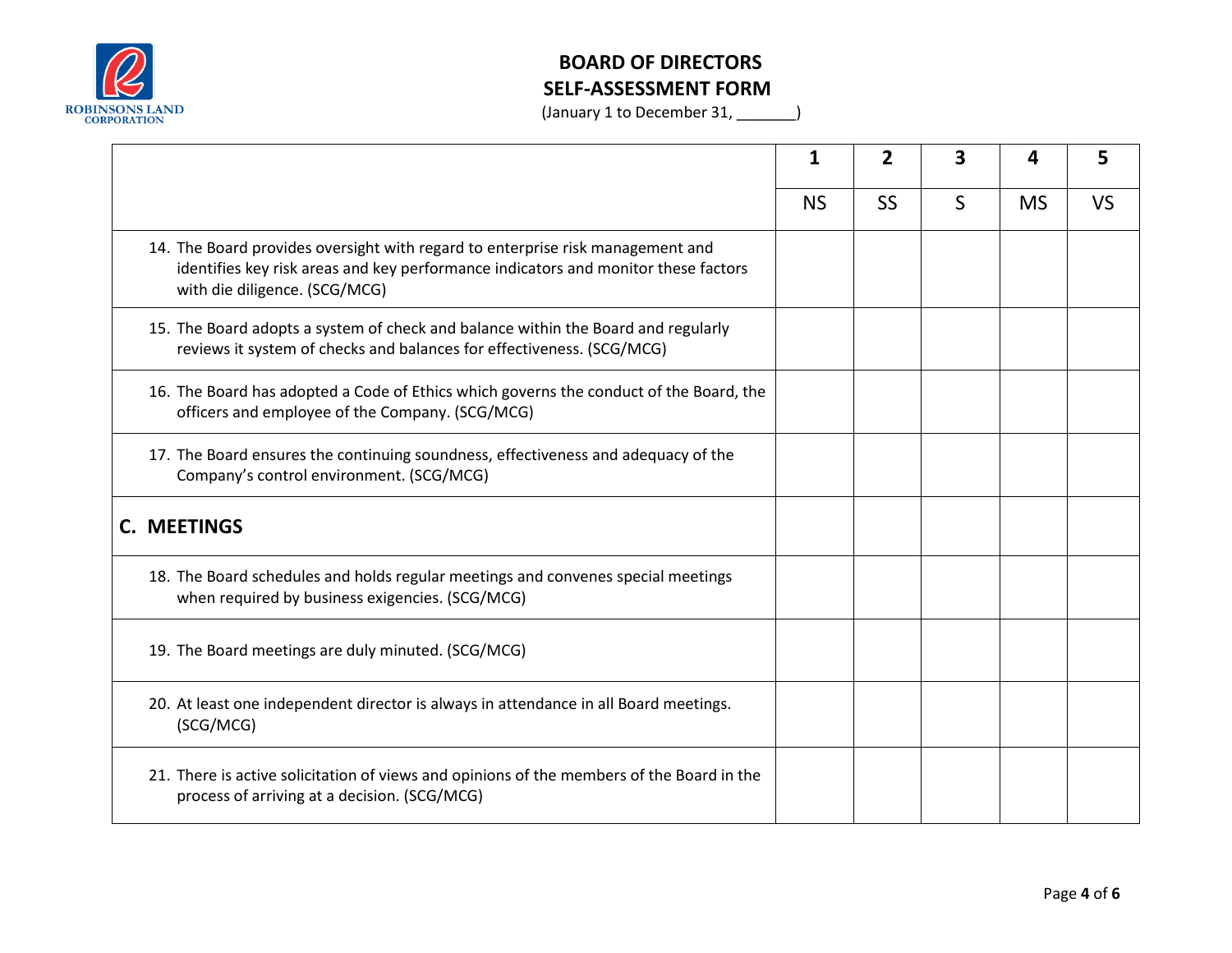

| <b>II. DUTES AND RESPONSIBILITIES OF THE INDIVIDUAL DIRECTORS</b><br>Please evaluate your performance as an individual director of the Board based on the following criteria:                                                                                                                |   |           |           |  |  |  |
|----------------------------------------------------------------------------------------------------------------------------------------------------------------------------------------------------------------------------------------------------------------------------------------------|---|-----------|-----------|--|--|--|
|                                                                                                                                                                                                                                                                                              |   |           |           |  |  |  |
| <b>SS</b>                                                                                                                                                                                                                                                                                    | S | <b>MS</b> | <b>VS</b> |  |  |  |
| 22. I understand the mission, vision and values of the Company. (SCG/MCG)                                                                                                                                                                                                                    |   |           |           |  |  |  |
| 23. I act in a manner characterized by transparency, accountability, integrity and<br>fairness fully aware that the office of a director is one of trust and confidence.<br>(SCG/MCG)                                                                                                        |   |           |           |  |  |  |
| 24. I devote sufficient time and attention necessary to properly discharge and<br>effectively perform my duties and responsibilities as a member of the Board.<br>(SCG/MCG)                                                                                                                  |   |           |           |  |  |  |
| 25. I keep myself updated on developments in the Company, including its financial and<br>operational performance. (SCG/MCG)                                                                                                                                                                  |   |           |           |  |  |  |
| 26. I ensure that my personal interest do not conflict with the interest of the Company.<br>(SCG/MCG)                                                                                                                                                                                        |   |           |           |  |  |  |
| 27. I exercise independent judgement. (SCG/MCG)                                                                                                                                                                                                                                              |   |           |           |  |  |  |
| 28. I have a working knowledge of the statutory and regulatory requirements affecting<br>the Company, including the contents of its Articles of Incorporation and By-Laws,<br>the requirements of the SEC, and where applicable, the requirements of other<br>regulatory agencies. (SCG/MCG) |   |           |           |  |  |  |
| 29. I observe confidentiality of non-public information by reason of my position as a<br>director. (SCG/MCG)                                                                                                                                                                                 |   |           |           |  |  |  |